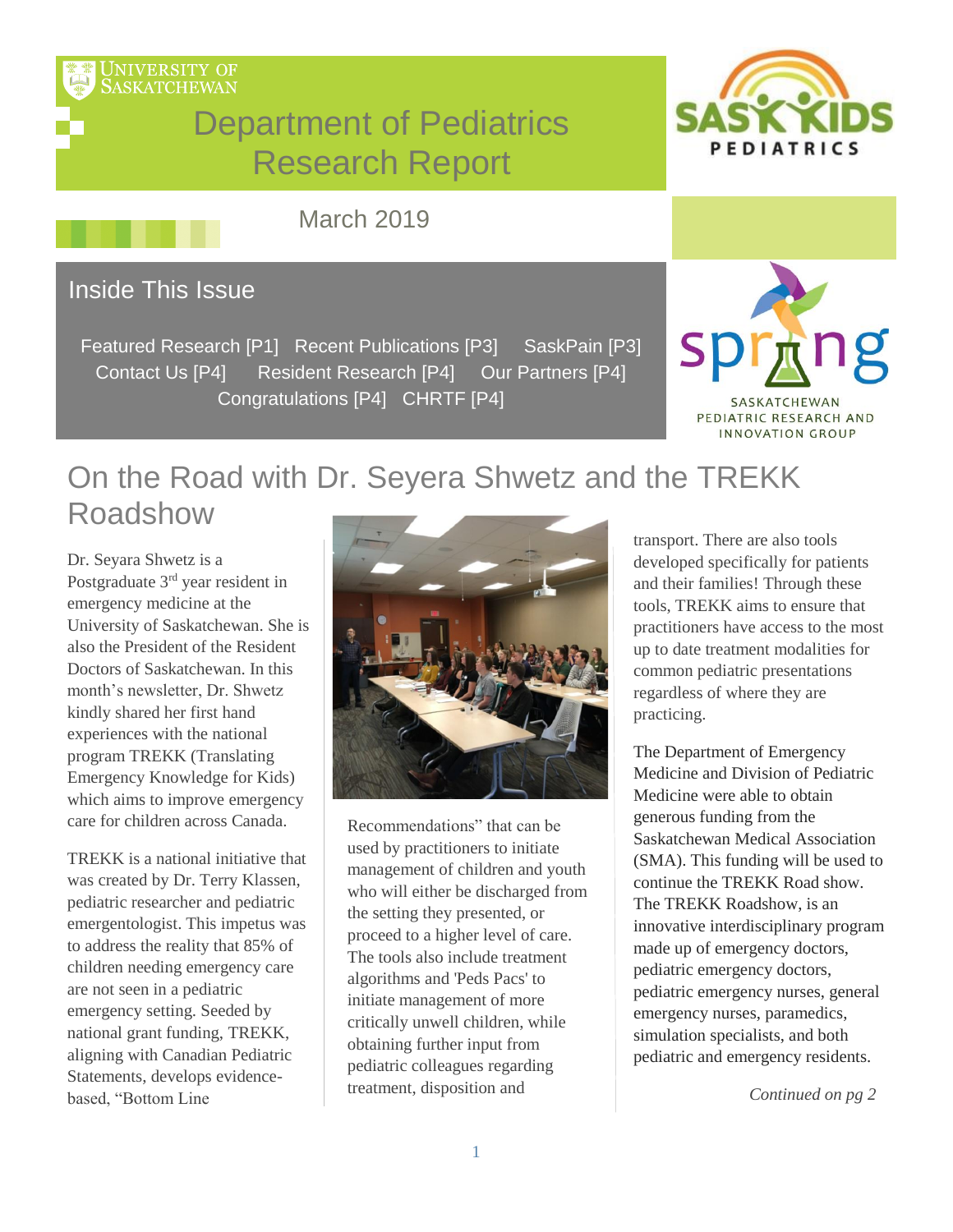## TREKK Roadshow *…continued from pg 1*

To date, the TREKK roadshow has hosted roadshows in Swift Current, Meadow Lake, and Moose Jaw. This hands-on, interactive day-of- learning using simulation, procedure rounds, and didactic lectures offers rural physicians and nurses the chance to enhance their approach to the most common pediatric emergency presentations.

The TREKK roadshow team has developed lectures and simulations based on the Bottom Line Recommendations--for a variety of medical issues. This includes common presentations (like asthma, croup, and gastroenteritis), as well as more "high acuity, low occurrence" HALO presentations (like pediatric sepsis, status epilepticus, multi-system trauma).

Because of Saskatchewan's geographical vastness the TREKK roadshow is immensely valuable for rural healthcare practitioners who are given tools to manage common pediatric emergencies as well as to initiate care of more unwell children. The TREKK roadshow is also unique, in that it brings together healthcare practitioners from different backgrounds. This allows physicians and other allied health care providers to learn the content together and then practice using it during SIM. Feedback from the three Roadshows have emphasized how important the SIM is to helping reinforce the knowledge of and improve communication between the doctors and the nurses. In addition to reinforcing the day's knowledge by "practicing what was preached", the SIM cases give the healthcare practitioners a chance to focus on 'crew resource management' in a very safe environment. Dr. Shwetz says, "It's an excellent opportunity to reinforce the value of closed-loop communication and practice functioning as a team. Since such value was placed on the SIM cases during our first two roadshows, we modified our agenda for the third roadshow and added an extra SIM case!"

Dr. Shwetz's greatest personal success has been building content with a multi-disciplinary group of healthcare practitioners who provide unique perspectives. This diversity enhances the knowledge base and makes the delivered content even stronger.



*Snapshot of Bottom Line Recommendations: Croup February 2019, version 3.0 TREKK; for review 2021.*

She is also appreciative of the opportunity to meet, work, and "talk shop" alongside the doctors and nurses across Saskatchewan. Often practitioners in the tertiary care setting have only met their rural colleagues through telephone consults.

The TREKK Roadshow feedback has been very positive. There is continued funding for six more events with the next one to be held on May  $4<sup>*</sup>$  in Yorkton. The future is bright for TREKK and Saskatchewan is fortunate to have the ongoing support to continue this innovative program.

For more information about TREKK please visit

<https://trekk.ca/>

*Special thanks to the contributors of this article: Dr. Seyera Shwetz, 3rd year resident Emergency Medicine Dr. Vicki Cattell, Div Head Pediatric Emergency Medicine Dr. James Stempien, Dept Head of Emergency Medicine*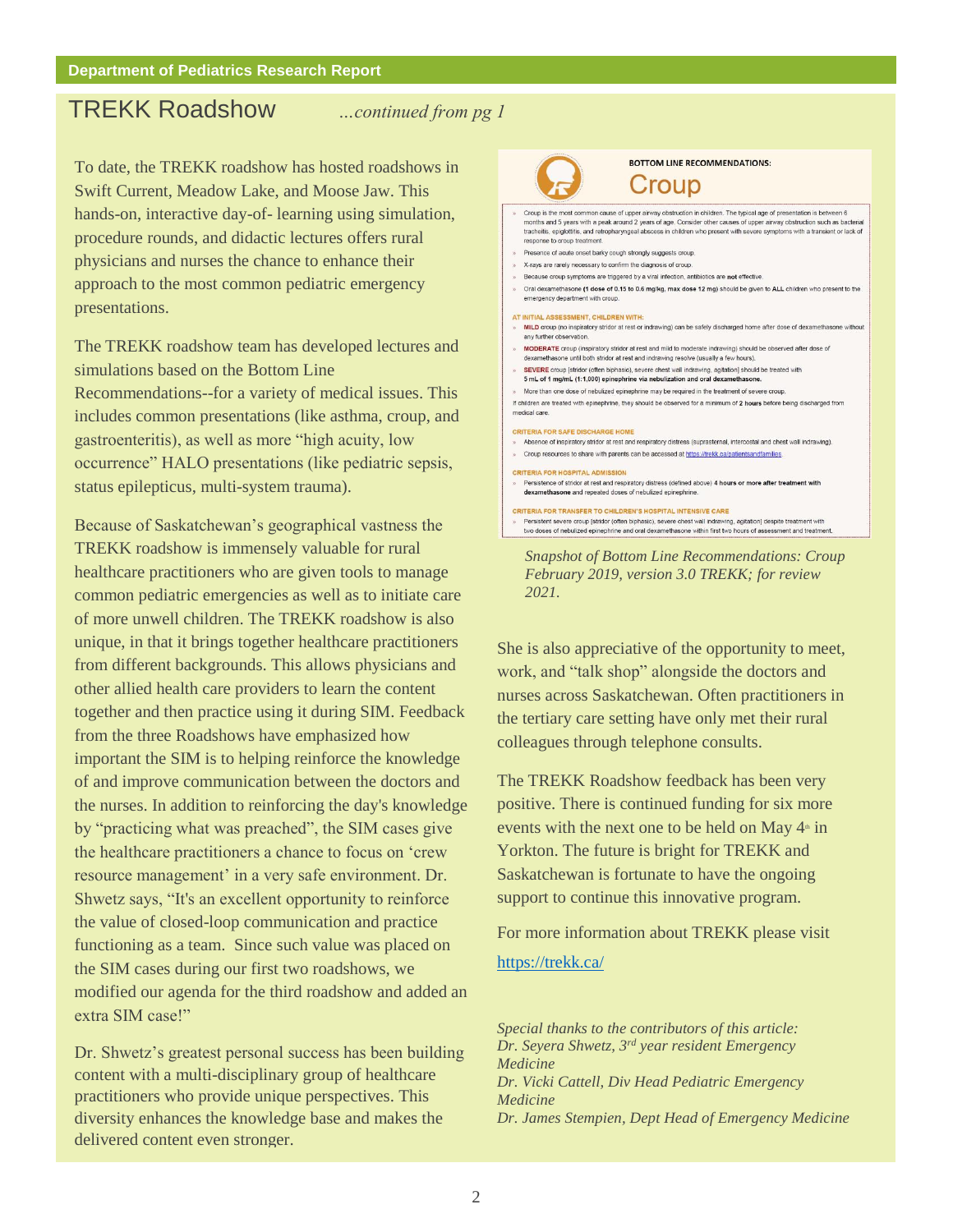### **Recent Publications**

[Rao WW,](https://www.ncbi.nlm.nih.gov/pubmed/?term=Rao%20WW%5BAuthor%5D&cauthor=true&cauthor_uid=30826491) [Zhang JW,](https://www.ncbi.nlm.nih.gov/pubmed/?term=Zhang%20JW%5BAuthor%5D&cauthor=true&cauthor_uid=30826491) [Zong QQ,](https://www.ncbi.nlm.nih.gov/pubmed/?term=Zong%20QQ%5BAuthor%5D&cauthor=true&cauthor_uid=30826491) [An FR,](https://www.ncbi.nlm.nih.gov/pubmed/?term=An%20FR%5BAuthor%5D&cauthor=true&cauthor_uid=30826491) [Ungvari GS,](https://www.ncbi.nlm.nih.gov/pubmed/?term=Ungvari%20GS%5BAuthor%5D&cauthor=true&cauthor_uid=30826491) **[Balbuena L](https://www.ncbi.nlm.nih.gov/pubmed/?term=Balbuena%20L%5BAuthor%5D&cauthor=true&cauthor_uid=30826491)**, [Yang](https://www.ncbi.nlm.nih.gov/pubmed/?term=Yang%20FY%5BAuthor%5D&cauthor=true&cauthor_uid=30826491)  [FY,](https://www.ncbi.nlm.nih.gov/pubmed/?term=Yang%20FY%5BAuthor%5D&cauthor=true&cauthor_uid=30826491) [Xiang YT.](https://www.ncbi.nlm.nih.gov/pubmed/?term=Xiang%20YT%5BAuthor%5D&cauthor=true&cauthor_uid=30826491) Prevalence of depressive symptoms in overweight and obese children and adolescents in mainland China: A meta-analysis of comparative studies and epidemiological surveys. [J Affect Disord.](https://www.ncbi.nlm.nih.gov/pubmed/30826491) 2019 Feb 20;250:26-34.

[Olakunde BO,](https://www.ncbi.nlm.nih.gov/pubmed/?term=Olakunde%20BO%5BAuthor%5D&cauthor=true&cauthor_uid=30829049) **[Adeyinka DA](https://www.ncbi.nlm.nih.gov/pubmed/?term=Adeyinka%20DA%5BAuthor%5D&cauthor=true&cauthor_uid=30829049)**, [Olakunde OA,](https://www.ncbi.nlm.nih.gov/pubmed/?term=Olakunde%20OA%5BAuthor%5D&cauthor=true&cauthor_uid=30829049) [Ozigbu CE,](https://www.ncbi.nlm.nih.gov/pubmed/?term=Ozigbu%20CE%5BAuthor%5D&cauthor=true&cauthor_uid=30829049) [Ndukwe](https://www.ncbi.nlm.nih.gov/pubmed/?term=Ndukwe%20CD%5BAuthor%5D&cauthor=true&cauthor_uid=30829049)  [CD,](https://www.ncbi.nlm.nih.gov/pubmed/?term=Ndukwe%20CD%5BAuthor%5D&cauthor=true&cauthor_uid=30829049) [Oladele T,](https://www.ncbi.nlm.nih.gov/pubmed/?term=Oladele%20T%5BAuthor%5D&cauthor=true&cauthor_uid=30829049) [Wakdok S,](https://www.ncbi.nlm.nih.gov/pubmed/?term=Wakdok%20S%5BAuthor%5D&cauthor=true&cauthor_uid=30829049) [Udemezue S,](https://www.ncbi.nlm.nih.gov/pubmed/?term=Udemezue%20S%5BAuthor%5D&cauthor=true&cauthor_uid=30829049) [Ezeanolue EE.](https://www.ncbi.nlm.nih.gov/pubmed/?term=Ezeanolue%20EE%5BAuthor%5D&cauthor=true&cauthor_uid=30829049) Correlates of antiretroviral coverage for prevention of mother-to-child transmission of HIV in sub-Saharan Africa. [AIDS Care.](https://www.ncbi.nlm.nih.gov/pubmed/30829049) 2019 Mar 4:1-6.

[Eng SWM,](https://www.ncbi.nlm.nih.gov/pubmed/?term=Eng%20SWM%5BAuthor%5D&cauthor=true&cauthor_uid=30807586) [Aeschlimann FA,](https://www.ncbi.nlm.nih.gov/pubmed/?term=Aeschlimann%20FA%5BAuthor%5D&cauthor=true&cauthor_uid=30807586) [van Veenendaal M,](https://www.ncbi.nlm.nih.gov/pubmed/?term=van%20Veenendaal%20M%5BAuthor%5D&cauthor=true&cauthor_uid=30807586) [Berard RA,](https://www.ncbi.nlm.nih.gov/pubmed/?term=Berard%20RA%5BAuthor%5D&cauthor=true&cauthor_uid=30807586) **[Rosenberg](https://www.ncbi.nlm.nih.gov/pubmed/?term=Rosenberg%20AM%5BAuthor%5D&cauthor=true&cauthor_uid=30807586)  [AM](https://www.ncbi.nlm.nih.gov/pubmed/?term=Rosenberg%20AM%5BAuthor%5D&cauthor=true&cauthor_uid=30807586)**, **[Morris Q](https://www.ncbi.nlm.nih.gov/pubmed/?term=Morris%20Q%5BAuthor%5D&cauthor=true&cauthor_uid=30807586)**, [Yeung RSM](https://www.ncbi.nlm.nih.gov/pubmed/?term=Yeung%20RSM%5BAuthor%5D&cauthor=true&cauthor_uid=30807586) [ReACCh-Out Research Consortium.](https://www.ncbi.nlm.nih.gov/pubmed/?term=ReACCh-Out%20Research%20Consortium%5BCorporate%20Author%5D) Patterns of joint involvement in juvenile idiopathic arthritis and prediction of disease course: A prospective study with multilayer non-negative matrix factorization. [PLoS Med.](https://www.ncbi.nlm.nih.gov/pubmed/30807586) 2019 Feb 26;16(2)

[Emil S,](https://www.ncbi.nlm.nih.gov/pubmed/?term=Emil%20S%5BAuthor%5D&cauthor=true&cauthor_uid=30795911) [Langer JC,](https://www.ncbi.nlm.nih.gov/pubmed/?term=Langer%20JC%5BAuthor%5D&cauthor=true&cauthor_uid=30795911) [Blair G,](https://www.ncbi.nlm.nih.gov/pubmed/?term=Blair%20G%5BAuthor%5D&cauthor=true&cauthor_uid=30795911) **[Miller G](https://www.ncbi.nlm.nih.gov/pubmed/?term=Miller%20G%5BAuthor%5D&cauthor=true&cauthor_uid=30795911)**, [Aspirot A,](https://www.ncbi.nlm.nih.gov/pubmed/?term=Aspirot%20A%5BAuthor%5D&cauthor=true&cauthor_uid=30795911) [Brisseau G,](https://www.ncbi.nlm.nih.gov/pubmed/?term=Brisseau%20G%5BAuthor%5D&cauthor=true&cauthor_uid=30795911) [Hancock BJ](https://www.ncbi.nlm.nih.gov/pubmed/?term=Hancock%20BJ%5BAuthor%5D&cauthor=true&cauthor_uid=30795911). The Canadian pediatric surgery workforce: A 5-year prospective study. [J](https://www.ncbi.nlm.nih.gov/pubmed/30795911)  [Pediatr Surg.](https://www.ncbi.nlm.nih.gov/pubmed/30795911) 2019 Feb 5.

**Flood K**, **Nour M, Holt T, Cattell V, Krochak C, Inman M**. [Implementation and Evaluation of a Diabetic Ketoacidosis Order Set in](https://www.ncbi.nlm.nih.gov/pubmed/30777707)  [Pediatric Type 1 Diabetes at a Tertiary Care Hospital: A Quality-](https://www.ncbi.nlm.nih.gov/pubmed/30777707)[Improvement Initiative.](https://www.ncbi.nlm.nih.gov/pubmed/30777707) Can J Diabetes. 2018 Dec 26

Rumsey DG, Guzman J, **Rosenberg AM,** Huber AM, Scuccimarri R, Shiff NJ, Bruns A, Feldman BM, Eurich DT; [Children with Enthesitis](https://www.ncbi.nlm.nih.gov/pubmed/30740939)  [Have Worse Quality of Life, Function, and Pain, Irrespective of their](https://www.ncbi.nlm.nih.gov/pubmed/30740939)  [Juvenile Arthritis Category.](https://www.ncbi.nlm.nih.gov/pubmed/30740939) Research in Arthritis in Canadian Children Emphasizing Outcomes Investigators. Arthritis Care Res (Hoboken). 2019 Feb 11.

**[Nemetchek BR](https://www.ncbi.nlm.nih.gov/pubmed/?term=Nemetchek%20BR%5BAuthor%5D&cauthor=true&cauthor_uid=30766588)**, [Liang LD,](https://www.ncbi.nlm.nih.gov/pubmed/?term=Liang%20LD%5BAuthor%5D&cauthor=true&cauthor_uid=30766588) [Kissoon N,](https://www.ncbi.nlm.nih.gov/pubmed/?term=Kissoon%20N%5BAuthor%5D&cauthor=true&cauthor_uid=30766588) [Ansermino JM,](https://www.ncbi.nlm.nih.gov/pubmed/?term=Ansermino%20JM%5BAuthor%5D&cauthor=true&cauthor_uid=30766588) [Kabakyenga](https://www.ncbi.nlm.nih.gov/pubmed/?term=Kabakyenga%20J%5BAuthor%5D&cauthor=true&cauthor_uid=30766588)  [J,](https://www.ncbi.nlm.nih.gov/pubmed/?term=Kabakyenga%20J%5BAuthor%5D&cauthor=true&cauthor_uid=30766588) [Lavoie PM,](https://www.ncbi.nlm.nih.gov/pubmed/?term=Lavoie%20PM%5BAuthor%5D&cauthor=true&cauthor_uid=30766588) **[Fowler-Kerry S](https://www.ncbi.nlm.nih.gov/pubmed/?term=Fowler-Kerry%20S%5BAuthor%5D&cauthor=true&cauthor_uid=30766588)**, [Wiens MO.](https://www.ncbi.nlm.nih.gov/pubmed/?term=Wiens%20MO%5BAuthor%5D&cauthor=true&cauthor_uid=30766588) Predictor variables for postdischarge mortality modelling in infants: a protocol development project. [Afr Health Sci.](https://www.ncbi.nlm.nih.gov/pubmed/30766588) 2018 Dec;18(4)

**Hansen G, Hochman J, Garner M, Dmytrowich J, Holt T**[.Pediatric](https://www.ncbi.nlm.nih.gov/pubmed/30644645)  [Early Warning Scores and Declining Ward Patients on High Flow](https://www.ncbi.nlm.nih.gov/pubmed/30644645)  [Therapy.](https://www.ncbi.nlm.nih.gov/pubmed/30644645) Pediatr Int. 2019 Jan 15.

**Caudron M, Holt T, Cuvelier G, Dmytrowich J, Hansen G**. [Pulmonary](https://www.ncbi.nlm.nih.gov/pubmed/30584066)  [Thromboses in Pediatric Acute Respiratory Distress Syndrome.](https://www.ncbi.nlm.nih.gov/pubmed/30584066) Respir Care. 2019 Feb;64(2):209-216.

**Khamis MM**, **Adamko DJ**, **Purves RW, El-Aneed A**[. Quantitative](https://www.ncbi.nlm.nih.gov/pubmed/30567667)  [determination of potential urine biomarkers of respiratory illnesses using](https://www.ncbi.nlm.nih.gov/pubmed/30567667)  [new targeted metabolomic approach.](https://www.ncbi.nlm.nih.gov/pubmed/30567667) Anal Chim Acta. 2019 Jan 24;1047:81-92.

**James Huntsman R, Tang-Wai R, Acton B, Alcorn J, William Lyon A, David Mousseau D, Seifert B, Laprairie R, Prosser-Loose E**, Ondrej Hanuš L[. Cannabis for the treatment of paediatric epilepsy? An](https://www.ncbi.nlm.nih.gov/pubmed/30455572)  [update for Canadian paediatricians.](https://www.ncbi.nlm.nih.gov/pubmed/30455572) Paediatr Child Health. 2018 Sep;23(6):368-373.

Be sure to check out the new [Recent Publications Showcase](https://medicine.usask.ca/research/research-impact.php) page of recent scholarly articles published by the College of Medicine researchers

# **News from SASKPAIN**

The following are exciting updates from The Saskatchewan Pain Society who have recently incorporated as a non-profit organization. SaskPain is a grass-roots group of patient/family advocates, multidisciplinary clinicians, educators, researchers, and healthcare administrators.

In the recent [SaskPain newsletter,](http://www.saskpain.ca/images/pdf/Newsletters/SaskPain_newsletter_Winter_2019.pdf) findings from 2018 Dean's Summer research projects were summarized. Two of the three highlighted were from the Department of Pediatrics, supervised by Dr. Baerg. Student, Alex Senger examined pediatric pain in departments at the Royal University Hospital. Of the 84 patients who were interviewed and underwent chart audits, it was concluded that more evidence-based simple strategies should be utilized to prevent pediatric pain. Student, Madeline Parker examined the effectiveness of the practice aid for phlebotomists at Saskatoon's Royal University Hospital, which aims to improve pain management for pediatric patients through use of positions of comfort, distraction and numbing cream. Of the 65 patients/ caregivers and 26 phlebotomists who participated, results support existing research indicating both children benefit from improved pain control. In addition, phlebotomists reported improved job satisfaction after implementation of the procedural protocol.

For those interested in Pediatric-Pain please *join the mailing list by contacting [info@saskpain.ca.](mailto:info@saskpain.ca)*